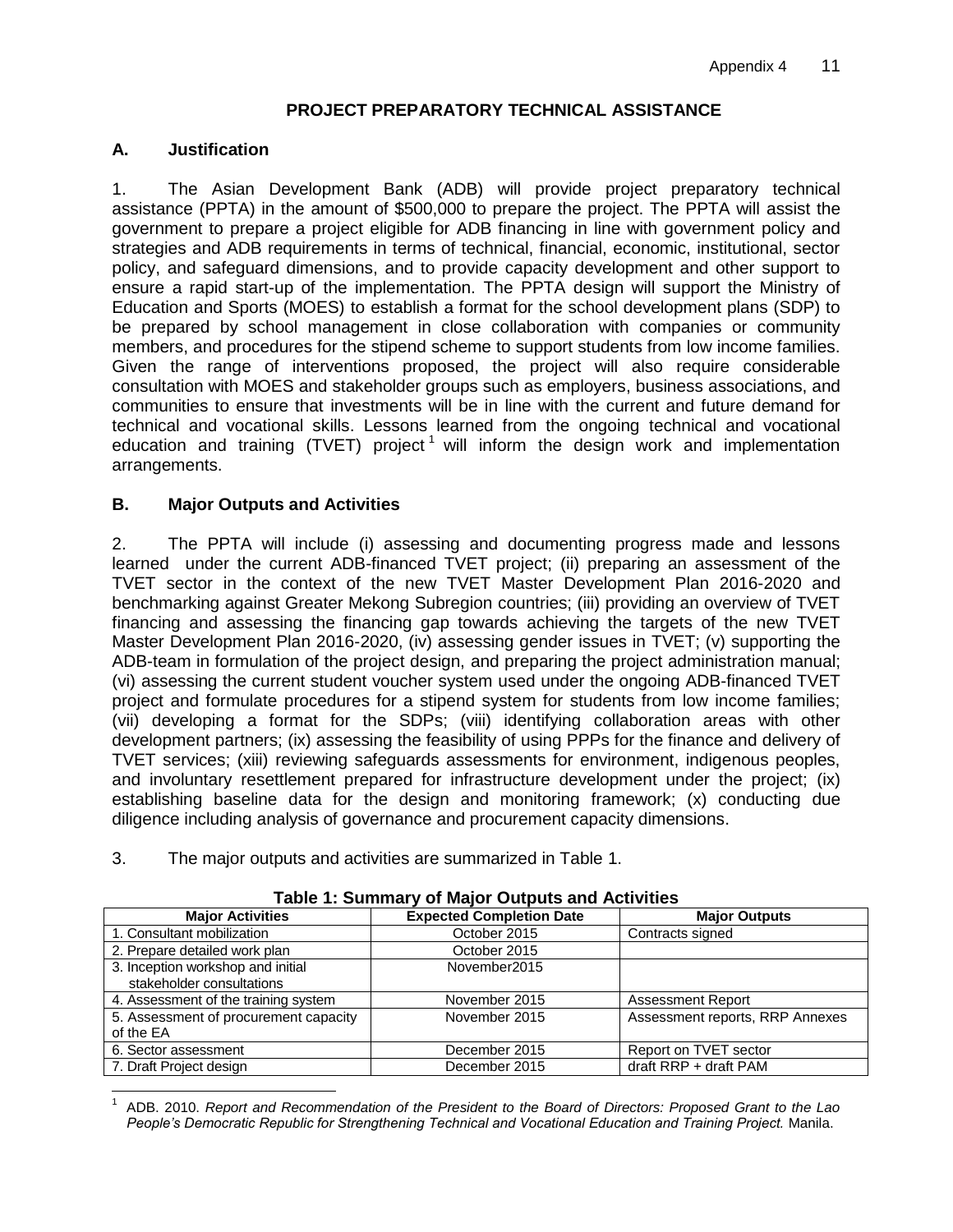| <b>Major Activities</b>                                                                                   | <b>Expected Completion Date</b> | <b>Major Outputs</b>              |
|-----------------------------------------------------------------------------------------------------------|---------------------------------|-----------------------------------|
| 8. Stipend procedures                                                                                     | December 2015                   | Agreed procedures                 |
| 9. Assessment of safeguards; Financial<br>evaluation and analysis, and financial<br>management assessment | December 2015                   | Assessment reports, RRP Annexes   |
| 10. In-depth dialogue with EA and<br>stakeholders to confirm the design                                   | January - February 2016         | Agreed MOU                        |
| 11. Bidding documents for initial<br>procurements, technical design for<br>workshops and dormitories.     | January 2016                    | Bidding and design documents      |
| 12. Finalization of Reports and project<br>design documents                                               | April 2016                      | <b>Comprehensive Final Report</b> |

RRP = report and recommendation of the President; MOU = memorandum of agreement; TVET = technical and vocational education training; EA = executing agency; PAM = project administration manual

### **C. Cost Estimate and Proposed Financing Arrangement**

4. The TA is estimated to cost \$600,000 equivalent, of which \$500,000 will be financed on a grant basis by ADB's Technical Assistance Special Fund (TASF-V). The government will provide support in the form of counterpart staff, provision of office space, workshop facilitation, and other in-kind contributions. The detailed cost estimate is presented in Table 2.

### **Table 2: Cost Estimates and Financing Plan**

(\$'000)

| <b>Item</b>                   |                                                     | Total<br>Cost |
|-------------------------------|-----------------------------------------------------|---------------|
| <b>Asian Development Bank</b> |                                                     |               |
|                               | Consultants                                         |               |
|                               | Remuneration and per diem<br>a.                     |               |
|                               | International consultants (9.5 person-months)<br>ı. | 200.0         |
|                               | National consultants (22 person-months)<br>ii.      | 90.0          |
|                               | International and local travel<br>b.                | 40.0          |
|                               | Reports and communications<br>c.                    | 10.0          |
| 2.                            | Workshops and training*                             | 90.0          |
| 3.                            | Miscellaneous administration and support costs**    | 30.0          |
| 4.                            | Contingencies                                       | 40.0          |
|                               | Total                                               | 500.0         |

\* The PPTA will be conducted in a participatory manner closely engaging with all key stakeholders. Workshops and training will include costs to prepare school managements to develop SDPs, and discuss project scope and potential project interventions with local business communities, school principals, teachers and government officers. Workshop and training events will be conducted at project schools and at the TVED. In total about 10 workshops/training events are envisaged.<br>\*\* Miscellaneous, administeries, and stress of the set of the Miscellaneous administeries and stress of the set

Miscellaneous administration and support costs will include secretarial and logistical support to facilitate reports, meetings, translations, awareness measures.

Source: Asian Development Bank

### **D. Consulting Services**

5. The TA will mobilize 9.5 person-months (pm) of international consultant inputs, and 22 pm of national consultant inputs, who will work closely with the ADB processing team. ADB will engage these consultants as individuals, in accordance with ADB's Guidelines on the Use of Consultants (2013, as amended from time to time). To augment the inputs by the individual consultants, ADB may mobilize additional resource persons as needed, in accordance with ADB procedures. Proceeds of the PPTA will be disbursed in accordance with the Technical Assistance Disbursement Handbook (2010 as amended from time to time). Workshops, training and surveys will be managed by the consultants.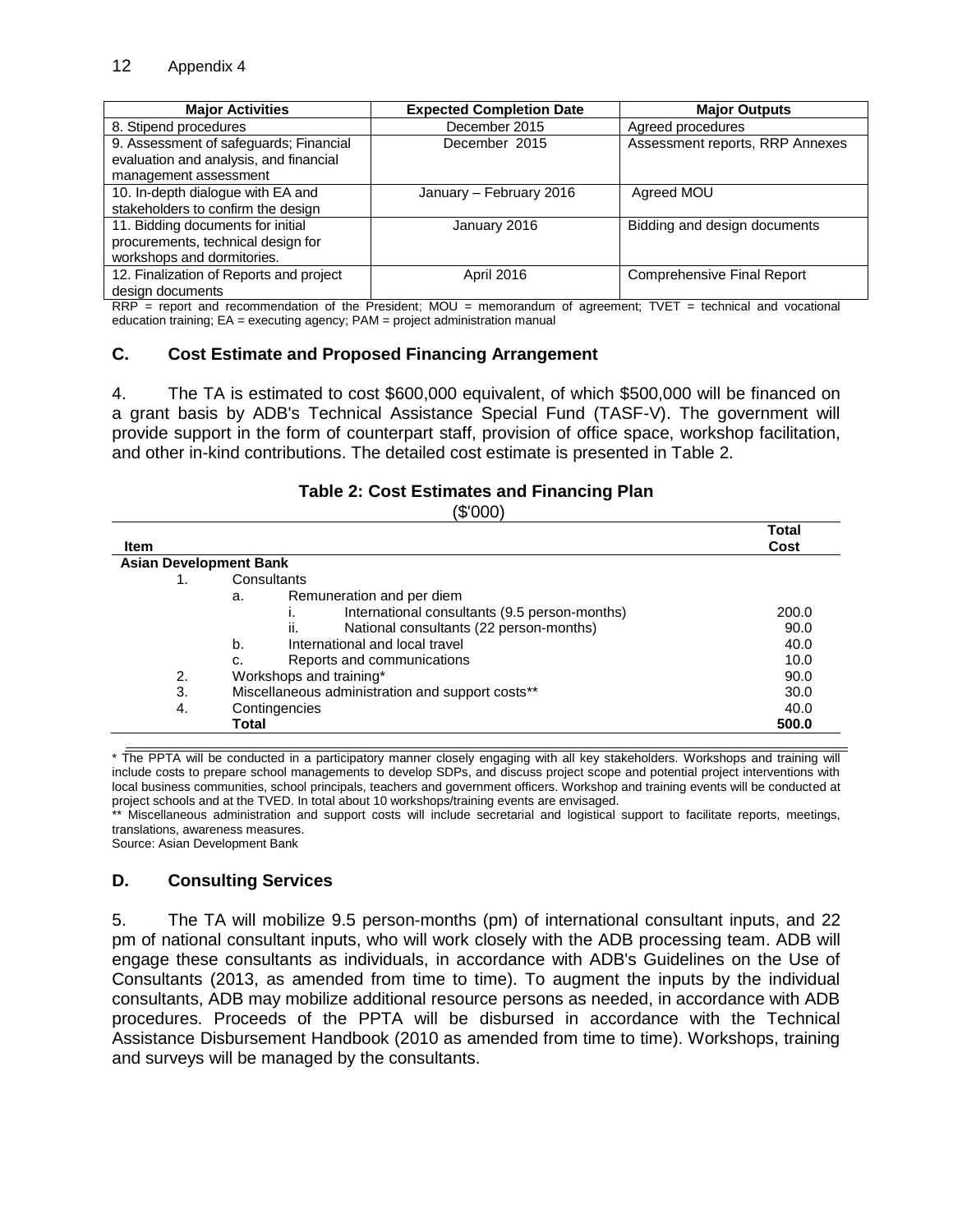| <b>International Positions</b>     | <b>Person-months</b> | <b>National Positions</b>     | <b>Person-months</b> |
|------------------------------------|----------------------|-------------------------------|----------------------|
| <b>TVET Expert</b>                 |                      | <b>TVET Expert</b>            |                      |
| <b>TVET Procurement Specialist</b> |                      | <b>Procurement Specialist</b> | 6                    |
|                                    |                      | Civil Engineers               | 6                    |
| <b>Training Specialist</b>         | 1.5                  | <b>Training Specialist</b>    |                      |
|                                    |                      | Gender and Social Development |                      |
|                                    |                      | Specialist                    |                      |

### **Table 3: Summary of Consulting Services Requirement**

Source: Asian Development Bank.

6. **TVET Experts** (international 6 pm; national, 5 pm) The international TVET Expert will be the team-leader of the PPTA and should have an advanced degree in education, economics or related discipline and at least 15 years' experience in undertaking assessments and designing projects in the TVET sector, including knowledge of gender assessments in TVET. Experience in GMS countries would be an asset. The expert will work closely with MOES and the project schools and will consolidate PPTA findings into cohesive inception and final reports. The final report will be delivered in ADB Report and Recommendation of the President (RRP) and linked documents formats, suitable for submission to the government and ADB. Working closely with the ADB processing team and other PPTA consultants the international TVET expert will (i) coordinate and oversee the inputs of the consultants; (ii) based on the inputs of other consultants prepare the project administration manual and due diligence- and safeguardsrelated documents required for the RRP; (iii) conduct a detailed economic (cost-benefit) analysis of the impacts and outputs of the proposed project interventions and prepare the RRP annex on Economic and Financial Analysis according to the ADB guidelines; (iv) conduct a financial analysis to determine the level of available resources for the Government (central and provincial governments) to manage any recurrent costs of the project investments; (v) prepare a risk assessment and risk management plan to be used as RRP annex; (vi) conduct a gender assessment and prepare the draft gender action plan; and (vii) assess the current Education Management Information System and provide recommendation for its improvement. For detailed guidance on financial management matters the team can refer to [http://www.adb.org/projects/operations/ financial-management-resources.](http://www.adb.org/projects/operations/%20financial-management-resources) The national TVET expert should have an advanced degree in education or economics and at least 10 years' experience related to TVET sector and labor market assessments. The expert should have sound knowledge on the institutional landscape relevant to the TVET system, and a good understanding on the current labor market dynamics in Lao PDR.

7. Jointly, the international and national TVET experts will prepare a description of the current TVET system in Lao PDR, including benchmarking it against GMS countries and identifying sector constraints and issues. Based on available data, reports, information they will (i) assess and document the current provision of TEVT in Lao PDR under MOES and other public training providers, including statistic on number of vocational schools, polytechnics, colleges, enrollments; teacher/instructor deployment; training programs according to trades, etc; (ii) document TVET provision through private training providers and industry based training, (iii) provide an overview on the current policies/regulations and governance arrangements guiding TVET provision, and provide recommendations to further strengthen the TVET Master Plan 2016-2020 and other major policies/regulations, assess whether gender matters are reflected adequately; (vi) assess the capacity and current mandate of the National Training Council (NTC) to guide quality TVET provision in Lao PDR; (vii) assess the TVET financing and estimate financing gaps towards achieving the targets of the TEVT Master Plan 2016-2020; (viii) document TVET interventions/projects supported by other development partners and recommend areas for collaboration to create synergies; (ix) describe current linkages between training providers and industries/employers and identify strategies to promote greater private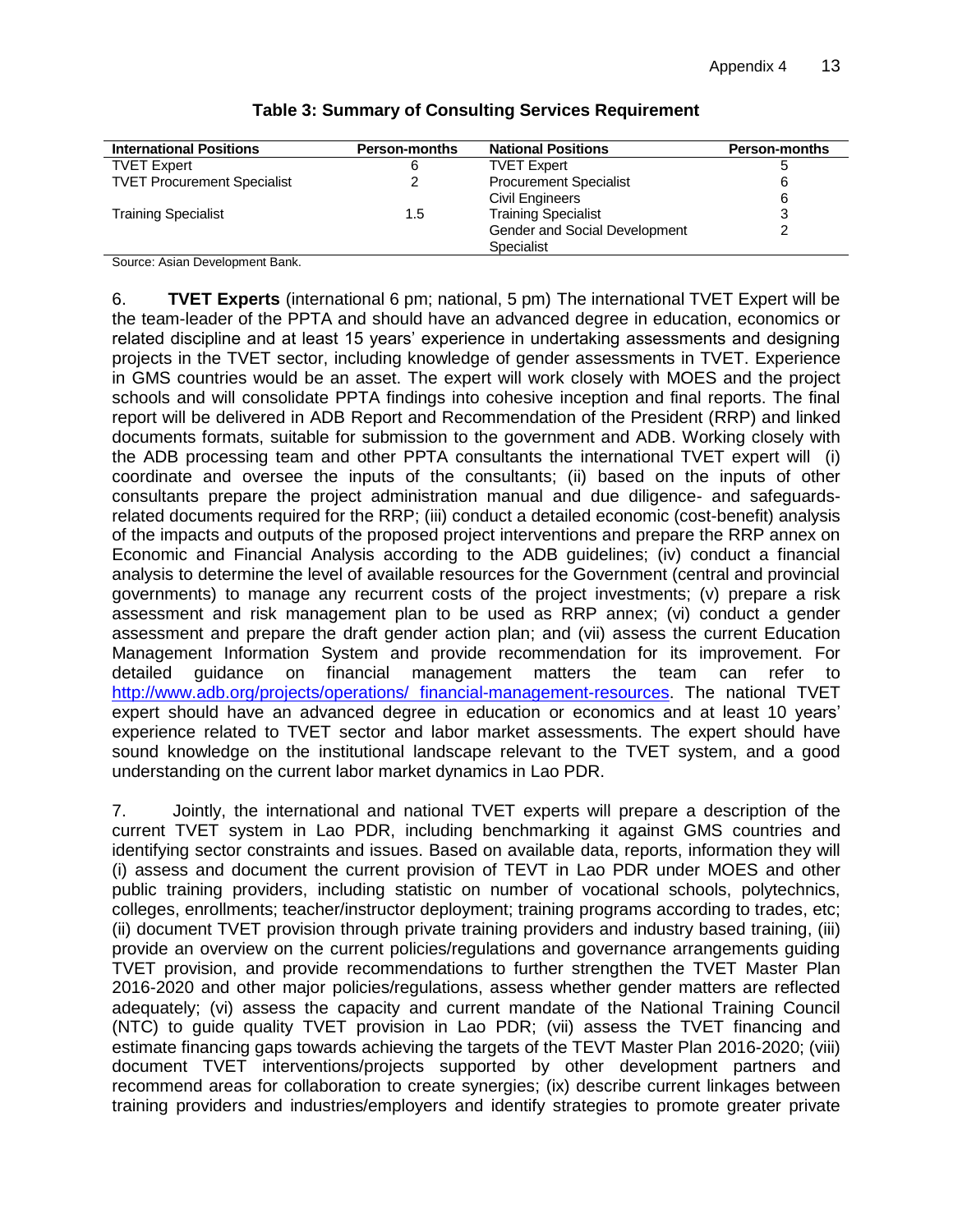sector and industry involvement in TVET development; (x) provide information on the key dynamic economic sectors/employment opportunities for boys and girls, and the ability of TVET institutions to prepare skilled graduates for these sectors; (xi) provide an indication on future skills demand based on the demographic development and economic/investment forecasts; indicate potential skills gaps and gender issues; (xii) assess current teaching material, teaching aids, and IT means used in TVET institutions and recommend innovative ways to introduce new teaching aids/materials and/or update existing teaching aids/materials, assess gender issues related to teaching materials; (xiii) provide an indication on the quality of the physical infrastructure/status of training equipment at vocational schools, consider gender matters related to the set up of training workshops and dormitories; (xiv) assess the ability within the TVET system to prepare demand-driven training programs and/or update training programs to respond to market demands; (xv) provide an indication on the overall quality and relevance of training programs delivered by TVET institutions and review whether graduates are easily absorbed by the labor market; (xvi) assess the voucher scheme used under the current ADB financed TVET project and stipend schemes introduced by GIZ to support disadvantaged/ poor students, recommend best practices to be adopted under the new project; (xvii) assess shortterm skills courses prepared by GIZ and other providers and recommend approaches to introduce short-term skills training schemes for youth and adults at project schools; (xviii) recommend innovative strategies/PR measures to improve the public image of TVET and enhance the public awareness of improved income earning opportunities through improved technical/vocational skills; (xix) develop a format for SDPs and assist project schools and selected employers to prepare SDPs; and (xx) develop strategies for career guidance and collaboration schemes with business communities to enhance employment prospects of graduates. To prepare the gender action plan, both experts will review disaggregated gender information on student enrollments, teachers and managers and asses gender issues at vocational schools and at the TVET system.

8. **TVET Procurement Specialists** (international, 2 pm; and national, 6 pm). The consultants should be experienced in procurement of goods and services under similar internationally-supported education projects and provision of related capacity development. Their collective tasks include: (i) assessing the procurement capacity of MOES/Technical and Vocational Education Department, (ii) providing training and guidance to procurement matters, where needed; (iii) based on the emerging project design and the preparation of SDPs, supporting MOES and project schools to develop potential lists of goods and services to be procured under the project and prepare an indicative procurement plan in accordance with government regulations and ADB's Procurement Guidelines; (iv) preparing master bidding documents for equipment to be procured, and assist MOES to start recruiting project consultants for the project implementation unit; and (v) setting up a documentation and monitoring system for procurement activities.

9. **Civil Engineers** (national, 6 pm)**.** The specialist will support MOES, school managements and the polytechnic management in the design for constructing and upgrading workshops, dormitories and water and sanitation facilities. The specialist should have a relevant qualification in architecture, design, engineering or related area, and 10 years work experience in architectural and engineering design in Lao PDR. Specific activities will include: (i) preparing the conceptual technical drawings for the construction of new workshops, classrooms, dormitories and providing cost estimates for the construction; (ii) preparing technical drawing for upgrading workshops, dormitories, and water and sanitation facilities, and providing cost estimates for the upgrading work; (iii) ensuring that the most cost-effective, practical, and easyto-maintain strategies for construction are applied; (iv) ensuring that architectural and construction solutions are responsive to contextual factors such as climate, type of usage, anticipated loads, and cultural considerations that may have an impact on the quality and nature